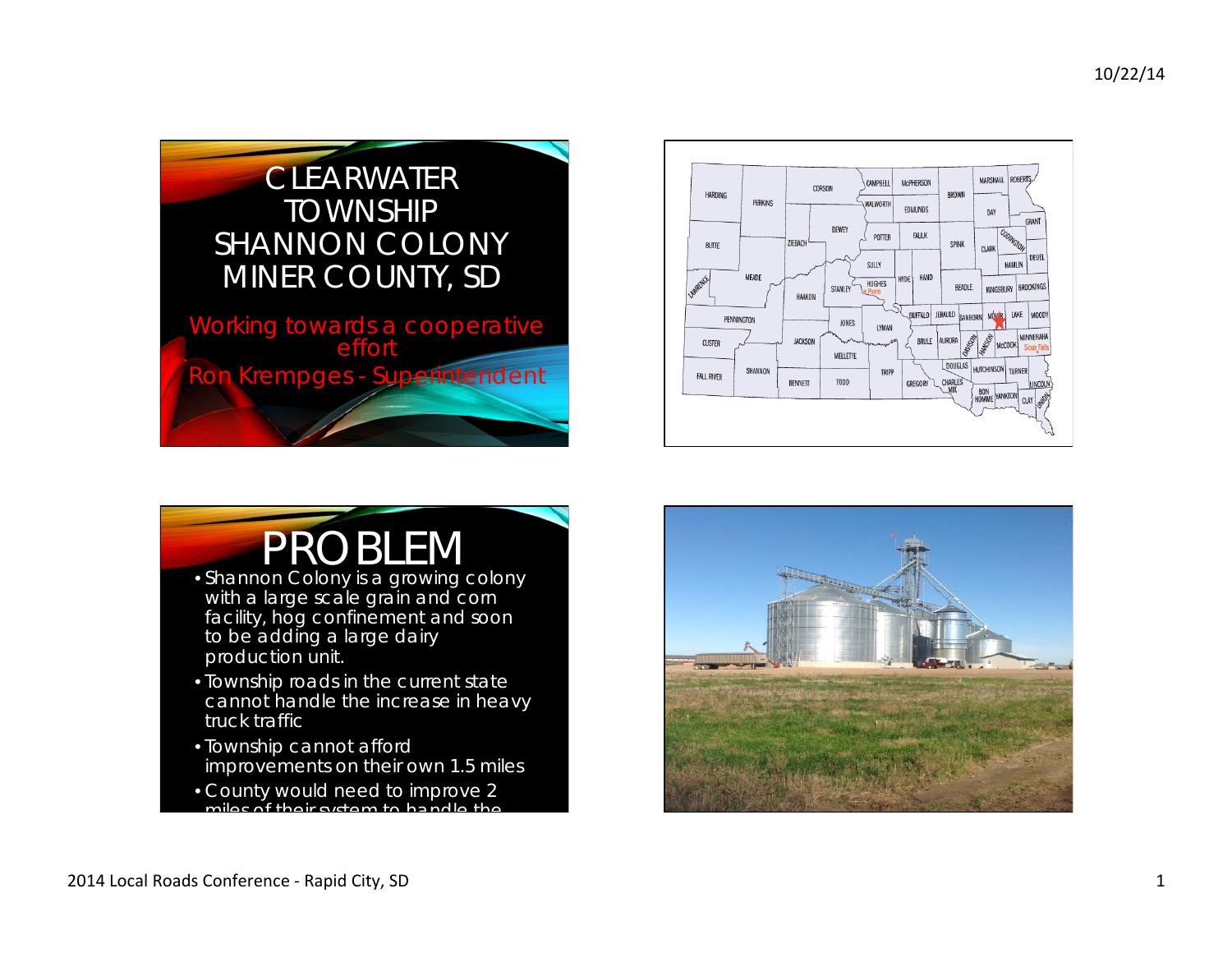

## ROAD DESIGN OPTIONS

•DEEP BASE GRAVEL WITH FABRIC •DEEP BASE GRAVEL •TREATED GRAVEL •TREATED BASE

## IMPORTANT FACTORS

- DAILY USE
- HEAVY TRUCK TRAFFIC
- YEAR ROUND PERFORMANCE
- SHORTEST ROUTE TO MAJOR HIGHWAY - SD 81
- DECREASE PRESSURE ON COUNTY SYSTEM
- DRAINAGE
- DUST CONTROL
- SAFETY

## PROPER MATERIAL

- Use of proper materials is a must when designing for heavy truck traffic and higher than normal ADT
- Understanding the differences between state spec materials
- Placing the material properly
- Correct cross section must be established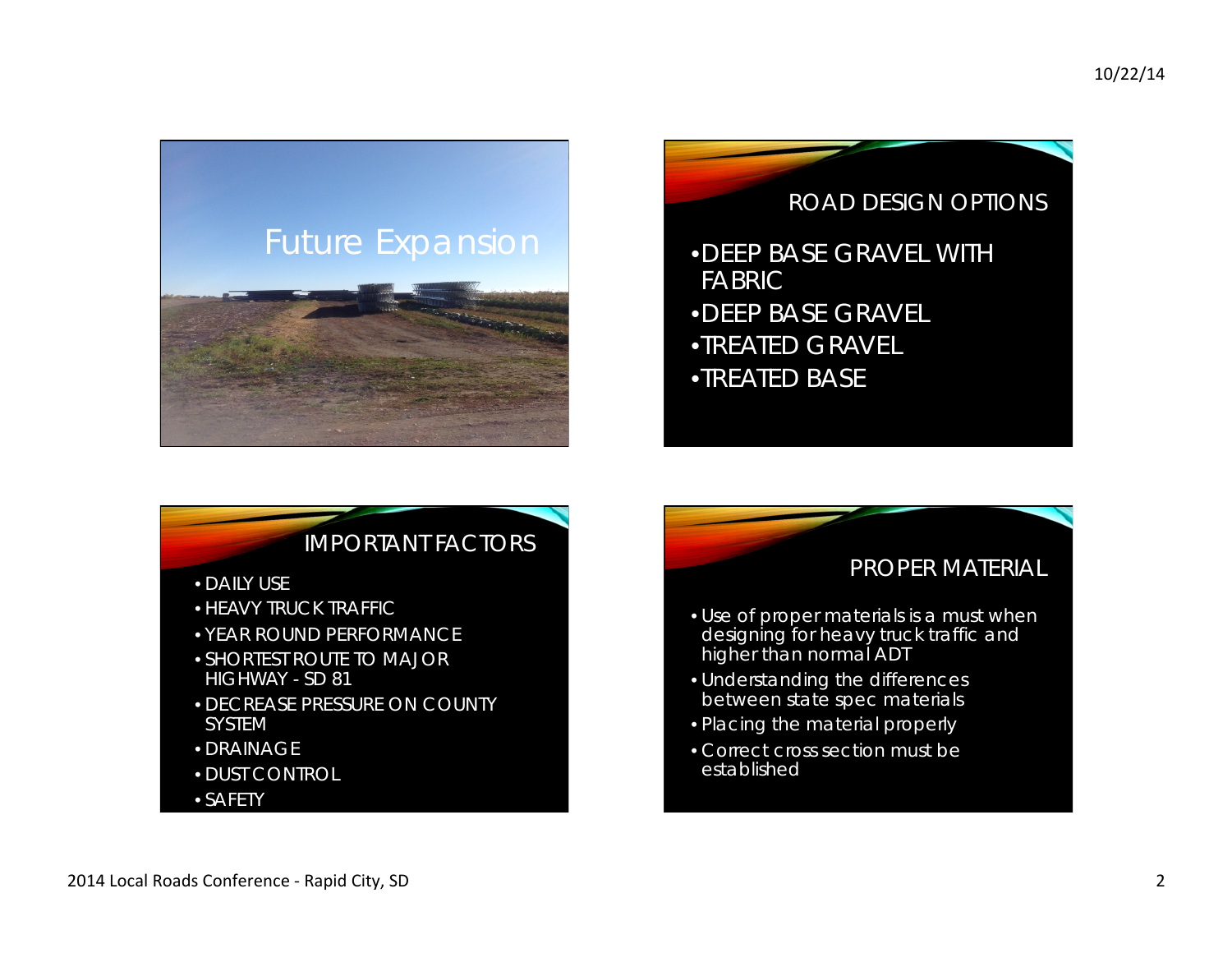|                                                                                       | <b>Base – Surface Gravel</b>                           |                                    |                                                   |  |
|---------------------------------------------------------------------------------------|--------------------------------------------------------|------------------------------------|---------------------------------------------------|--|
| Table 1. Example of Gradation Requirements and Plasticity for Two Types of Materials. |                                                        |                                    |                                                   |  |
| Requirement<br>Sieve                                                                  | <b>Aggregate Base Course</b><br><b>Percent Passing</b> |                                    | <b>Gravel Surfacing</b><br><b>Percent Passing</b> |  |
| 1"                                                                                    | 100                                                    |                                    |                                                   |  |
| 3/4"                                                                                  | 80-100                                                 | 100%                               | 100                                               |  |
| 1/2"                                                                                  | 68-91                                                  |                                    |                                                   |  |
| No. 4                                                                                 | 46-70                                                  | 66%                                | 50-78                                             |  |
| No. 8                                                                                 | 34-54                                                  | 58%                                | 37-67                                             |  |
| No. 40                                                                                | $13 - 35$                                              | 24%                                | $13 - 35$                                         |  |
| No. 200                                                                               | $3 - 12$                                               | 8.9%                               | $4 - 15$                                          |  |
| <b>Plasticity Index</b>                                                               | $0 - 6$                                                | 11                                 | $4 - 12$                                          |  |
| From South Dakota Standard Specifications. (16)                                       |                                                        | $\leftarrow$<br>Miner county Specs |                                                   |  |



## SOLUTION – STABILIZED GRAVEL<br>• Clearwater township, Shannon

- Colony and Miner County will work together to provide a safe and dependable route to the state highway.
- Clearwater township repaired 2 weak areas with fabric and 12" of base and 4" of surface gravel on the west .5 miles.
- Miner county added 4" of state spec surface gravel to the east township